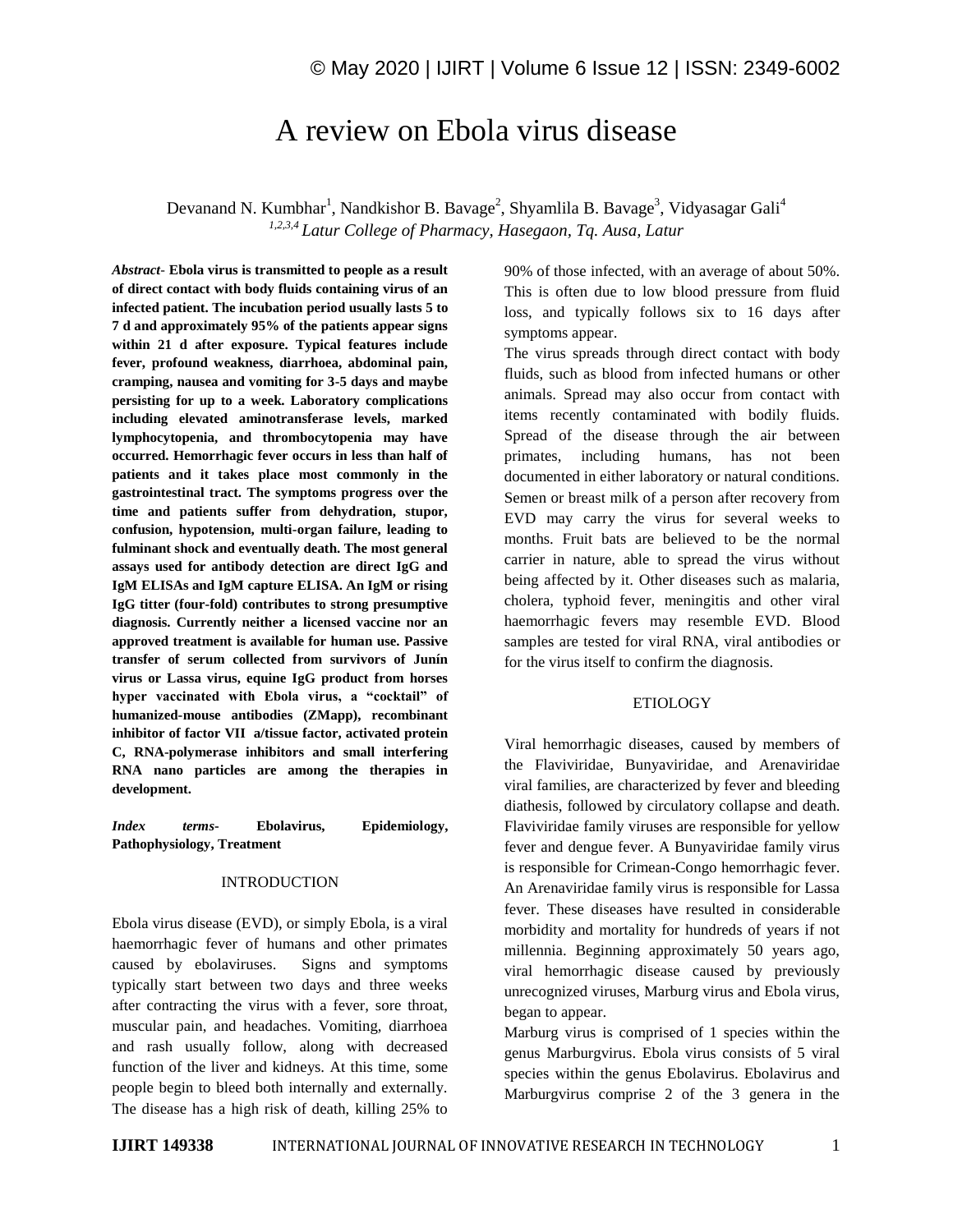family Filoviridae. The third genus in the Filoviridae family is Cueva virus, which does not appear to cause human disease. Filoviridae are in the order Mononegaviruses (Table 1).6 Viruses within the order Mononegaviruses are encapsulated singlestranded, negative-sense (-polarity) RNA viruses. The negative-sense RNA must first be converted to a positive-sense RNA within a cell before the gene frames encoded in the RNA can be read, producing messenger RNA, responsible for the production of viral proteins on ribosomes.

| Taxonomy of Ebolavirus & Marburgvirus |                           |
|---------------------------------------|---------------------------|
| Order: Mononegaviral                  |                           |
| Family: Filoviridae                   |                           |
| Genus: - Ebolavirus                   | Genus: - Marburgvirus     |
| Species: -                            | Species: -                |
| Bundibugyo                            | Marburgvirus              |
| ebolavirus                            | marburgvirus <sup>b</sup> |
| Reston ebolavirus                     |                           |
| Sudan ebolavirus                      |                           |
| Tai<br>Forest                         |                           |
| ebolavirus                            |                           |
| Zaire ebolavirus                      |                           |
|                                       |                           |

## EPIDEMIOLOGY

Filoviruses have been in existence for >10 million years.7 Marburg and Ebola viruses diverged a common ancestor >10,000 years ago.8 The first documented illness caused by 1 of the 2 hemorrhagic fevers was in August 1967.9 Laboratory workers in a commercial facility in Marburg, Germany, a town just north of Frankfurt, Germany, became ill after working with African green monkeys (Cercopithecus aethiops) imported from Uganda. Other laboratories that had received shipments of the monkeys, which were to be used in polio vaccine production, were contacted. In 2 of the laboratories, 1 in Frankfurt and 1 in Belgrade, laboratory personnel also had become infected from the monkeys. Thirty-seven people ultimately contracted the illness, 9 of whom died. Their illness was manifested by fever, vomiting, diarrhoea, bleeding, and circulatory shock. Virologists in Germany identified a virus that was a member of the family Filoviridae that had a unique structure. Some of the virions were long filamentous particles that measured as much as 14 μm in length and were 80 nm wide. Other virions were curved, resembling the number 6, or a hairpin10 (Fig. 1).





On the basis of the available evidence, WHO hypothesized that someone from southwest Sudan who was either acutely ill with the disease, or convalescing from it, and who travelled to northeast Zaire to seek medical care was the index case. On the basis of the symptoms, the index patient might have received a parenteral injection of chloroquine. If so, the injection would have contaminated the needle, which might have been used on several more patients, thus spreading the disease. However, this theory was dispelled by the discovery that the epidemic that appeared in southwest Sudan was caused by a virus from a different species than the one that caused disease in that appeared in Zaire.

# PATHOPHYSIOLOGY

Ebola virus is most commonly transmitted when secretions from an infected patient come in contact with mucosa or conjunctiva or via percutaneous injury (e.g., a laceration or abrasion). There are no human data, but data from cynomolgus monkeys show that an IM injection of as few as 10 plaque forming units (each plaque-forming unit is assumed to represent 1 virion) results in lethal Ebola virus disease within 8 to 12 days of receiving the injection. Increasing the IM dose to 1000 plaque-forming units resulted in death within 5 to 8 days. Ebola virus replication requires attachment to a cell's membrane, binding to specific cell receptors, and fusion with the cell's membrane. The virion's glycoprotein outer capsule is responsible for the attachment of the virus to the cell (Fig. 2)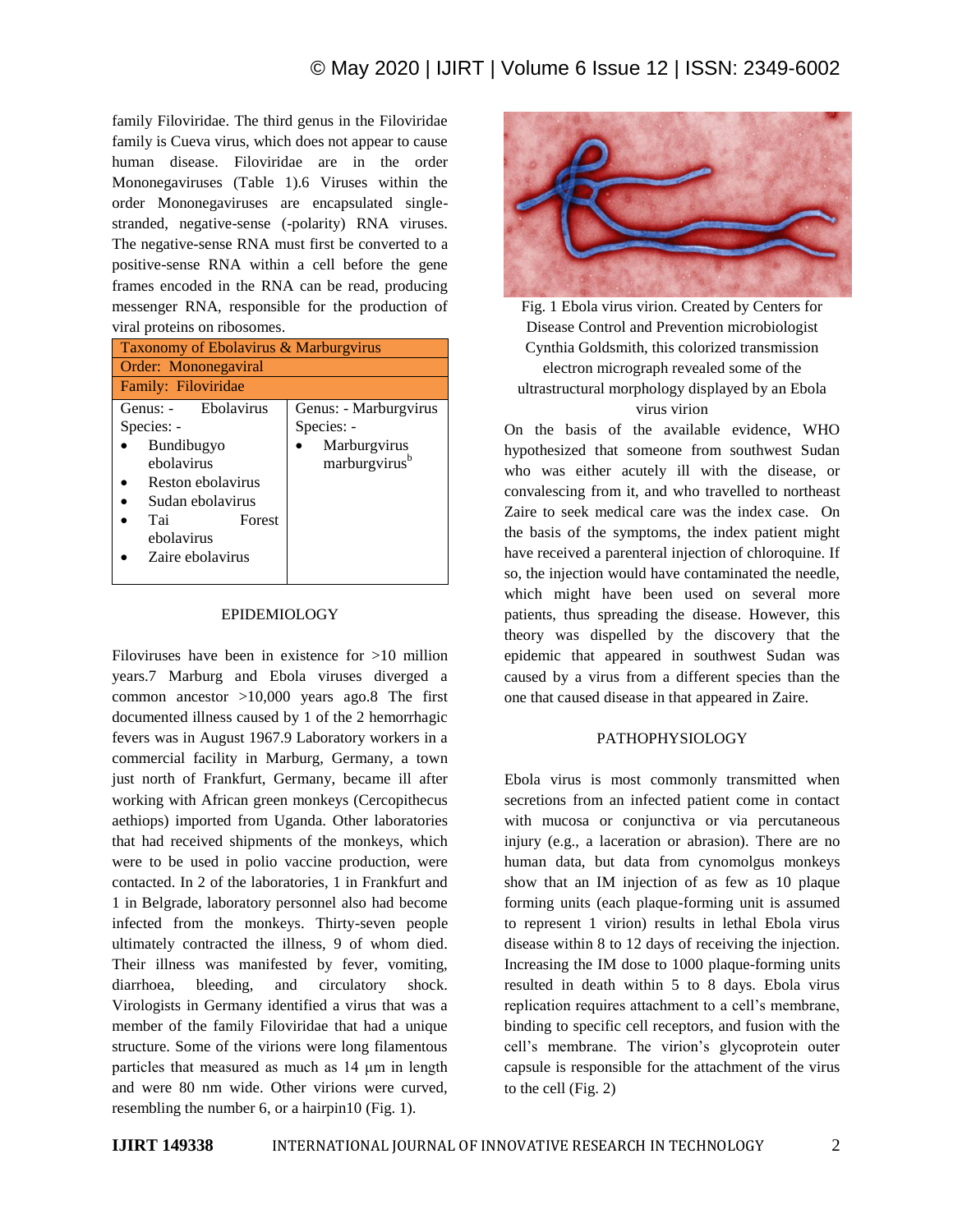

Fig. 2 Ebola virus and proteins on its surface that may provide targets for new drugs that could help treat or prevent Ebola infections

Several molecules have been proposed that function either as a receptor on a cell's surface or as a mediator to facilitate viral entry into a cell, including C-type lectins, tyrosine kinase receptors, β1 integrin receptors, and Niemann Pick C1 proteins.Takada et al have argued that, based on Ebola virus's pantropism, the virus likely uses several different C-type lectins to gain entry into a variety of cells. Because of the virus's marked selectivity for specific cells, some of the proposed receptors are unique to those cells (e.g., dendritic cell−specific intercellular adhesion molecule3-grabbing nonintegrin) or human macrophage galactose- and N-acetyl galactosaminespecific C-type lectin).There also has been speculation that Ebola virus does not fuse to a cell's membrane but rather activates the cell's endocytic mechanisms, acting as a "Trojan horse" to gain entry into the cell's cytoplasm. However, the most recent evidence suggests that the virus fuses to the cell membrane through glycoprotein 2, which can undergo conformational changes between an alpha helix and a beta layer to insert itself into the lipid bilayer that comprises the cell membrane. Once Ebola virus gains access to the interior of the cell, viral RNA and 7 proteins including MP, VP35, VP30, glycoprotein, and L are released into the cell's cytoplasm.10 Glycoprotein makes up the virus's outer coat and is involved in the binding of virus to cell surface receptors. The L protein is an RNA polymerase that translates Ebola virus's negativesense RNA into positive-sense messenger RNA from which Ebola virus's structural proteins are generated. In addition, because the RNA is a copy of the negative-sense Ebola virus RNA, it serves as a

template for replication of Ebola virus's RNA. The structural proteins and genomes congregate in the cytoplasm near the cell membrane, where they reassemble into new virions, after which they are released by the cell.

# SYMPTOMS

Primary signs and symptoms of Ebola often include some or several of the following:

- Fever
- Aches and pains, such as severe headache, muscle and joint pain, and abdominal (stomach) pain
- Weakness and fatigue
- Gastrointestinal symptoms including diarrhea and vomiting
- Abdominal (stomach) pain

 Unexplained hemorrhaging, bleeding or bruising Other symptoms may include red eyes, skin rash, and hiccups (late stage).

Many common illnesses can have the same symptoms as EVD, including influenza (flu), malaria, or typhoid fever.

# TREATMENT

Not only are there no known treatments for Ebola virus disease, but very little is known about the mechanisms by which patients develop shock and DIC. The epidemics that have occurred during the past 4 decades have been in low-income countries with limited health care resources. Most patients do not have simple laboratory tests, such as a complete blood cell count, and more costly tests, such as a coagulation panel or cardiac output measurement, are rare. In addition, tests must be performed in a biosafety level-4 laboratory. What we know has been learned from past epidemics and studies in nonhuman primates. Treatment is supportive. Dehydration is very common, so rehydration should be attempted with an oral balanced electrolyte solution.

If the patient cannot maintain fluid balance because of gastrointestinal illness, IV crystalloid fluids should be administered. Hypoxia is reported to occur with Ebola virus disease, but during the current epidemic, it is not as common as one might expect unless the patient develops multisystem organ dysfunction. There are no predictors of survival. However, as was observed in the nonhuman primate studies, the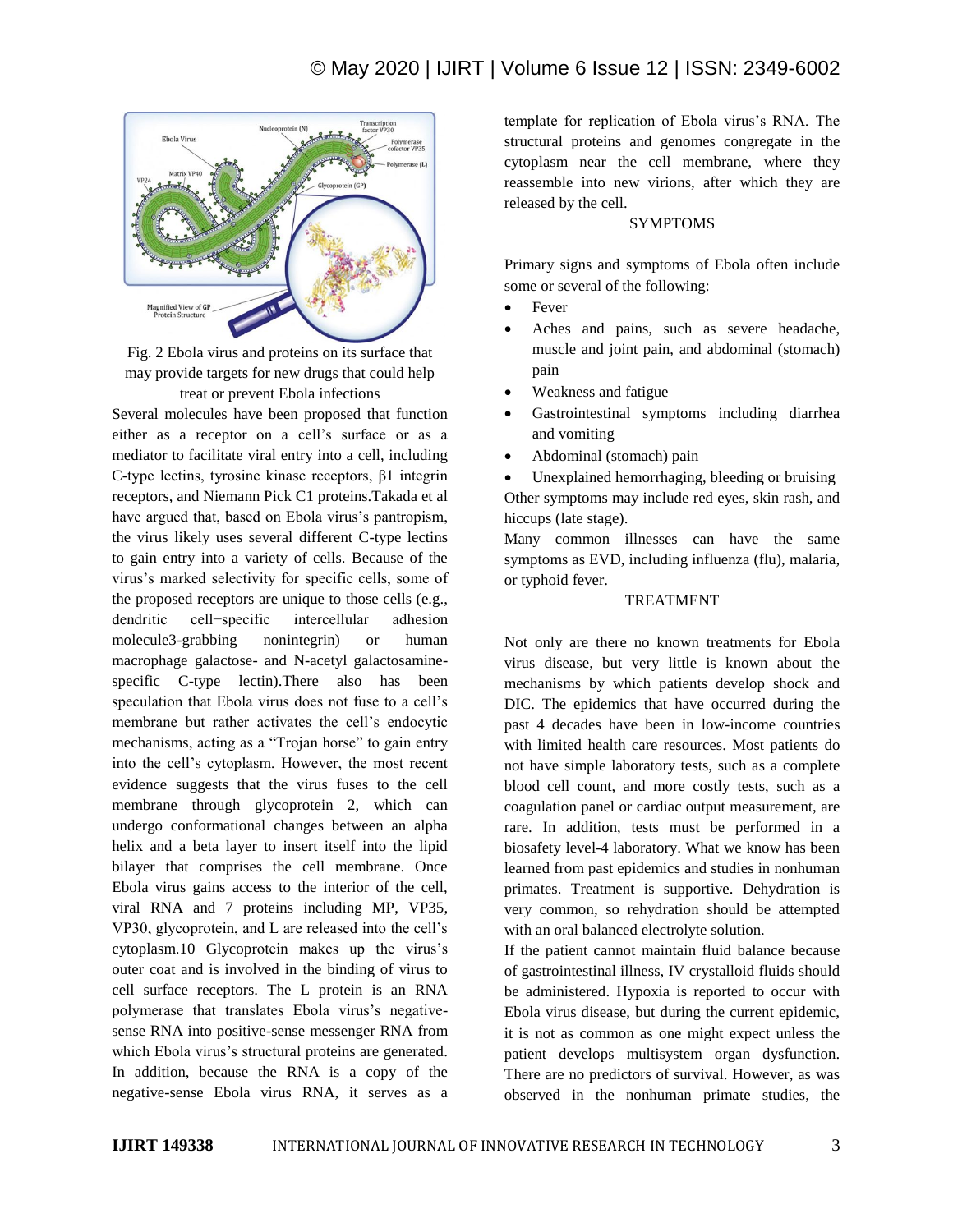greater the viral exposure, the shorter the incubation period, and the greater likelihood of death. Therefore, anyone who develops symptoms within 3 to 5 days of contact with an infected patient will likely have a worse outcome than someone who becomes symptomatic after many days.

Other therapies are being investigated to treat Ebola virus disease, including the inhibition of membrane fusion by the virus (T-20 Enfuvirtide), transcription/replication inhibitors, nucleoside analogs, antisense oligonucleotides, small-interfering RNAs, maturation inhibitors to include furin inhibitors and budding inhibitors, and modulation of the cytokine storm by a variety of cytokine inhibitors.

### **CONTROL**

Missair et al. have presented information on how anaesthesiologists should provide care to patients with Ebola virus disease. The current pandemic will only be brought under control with the use of the same techniques and methods that have worked in past epidemics of Ebola virus disease: early diagnosis (so that patients can be more quickly isolated), contact tracing to identify at-risk individuals and limit their contacts, patient isolation, and strict (and better) infection control procedures.

#### **CONCLUSION**

The current Ebola virus disease pandemic has lasted longer, affected more individuals, killed more patients, and created more social havoc than all previous Ebola virus disease epidemics combined. However, to put the current pandemic in context, viral hemorrhagic fevers in to affect >100 million and kill 60,000 annually. Ebola virus disease has caused so much disruption because so little is known about it because of its high mortality and because of its clinical manifestations. However, the current pandemic has not occurred because Ebola virus has mutated but, rather, because a lack of information (avoidance of bats and infected nonhuman primates), inadequate public health practices (protocols for isolation and implementations of quarantines and unsafe burial practices), ease of travel, insufficient infection control and poor health care education. On the basis of past experience, it is likely that 1 year from now nothing will have changed. However, on the basis of what we have learned, we as anaesthesiologists should take the necessary steps now to better prepare and educate ourselves so that we can protect our families from the sequelae of such events and provide effective treatment for those to whom we will provide care during this and subsequent epidemics.

#### **REFERENCE**

- [1] World Health Organization. EVD in Spain, 2014
- [2] World Health Organization. Determining End of an Outbreak, 2014
- [3] Centers for Disease Control. Cases of Ebola Diagnosed in the United States, 2014
- [4] WHO Ebola Response Team. Ebola virus disease in West Africa—the first 9 months of the epidemic and forward projections. N Engle J Med 2014; 371:1481–95
- [5] World Health Organization. EVD: October 31 Update, 2014
- [6] M J Adams, E J Lefkowitz, A M King, E B Carstens. Ratification vote on taxonomic proposals to the International Committee on Taxonomy of Viruses (2014). Arch Virol 2014; 159:2831–41
- [7] D J Taylor, R W Leach. Filoviruses are ancient and integrated into mammalian genomes. BMC E Biol vol l 2010; 10:193
- [8] Suzuki Y, T Gojobori. The origin and evolution of Ebola and Marburg viruses. Mol Biol E vol 1997; 14:800–6
- [9] M Balter. Emerging diseases. On the trail of Ebola and Marburg viruses. Science 2000; 290:923–5
- [10]M P Kiley, R L Regnery, K M Johnson. Ebola virus: identification of virion structural proteins. J Gen Virol 1980; 49:333–41
- [11]Ebola haemorrhagic fever in Sudan, 1976. Report of a WHO/International Study Team. Bull World Health Organ 1978; 56:247–70
- [12] Ebola haemorrhagic fever in Zaire, 1976. Bull World Health Organ 1978; 56:271–93
- [13]P B Jahrling, T W Geisbert, D W Dalgard, Preliminary report: isolation of Ebola virus from monkeys imported to USA. Lancet 1990; 335:502–5
- [14]R W Barrette, S A Wally, J M Rowland, L Xu, S R Zaki, S T Nichol, P E Rollin, J S Towner.